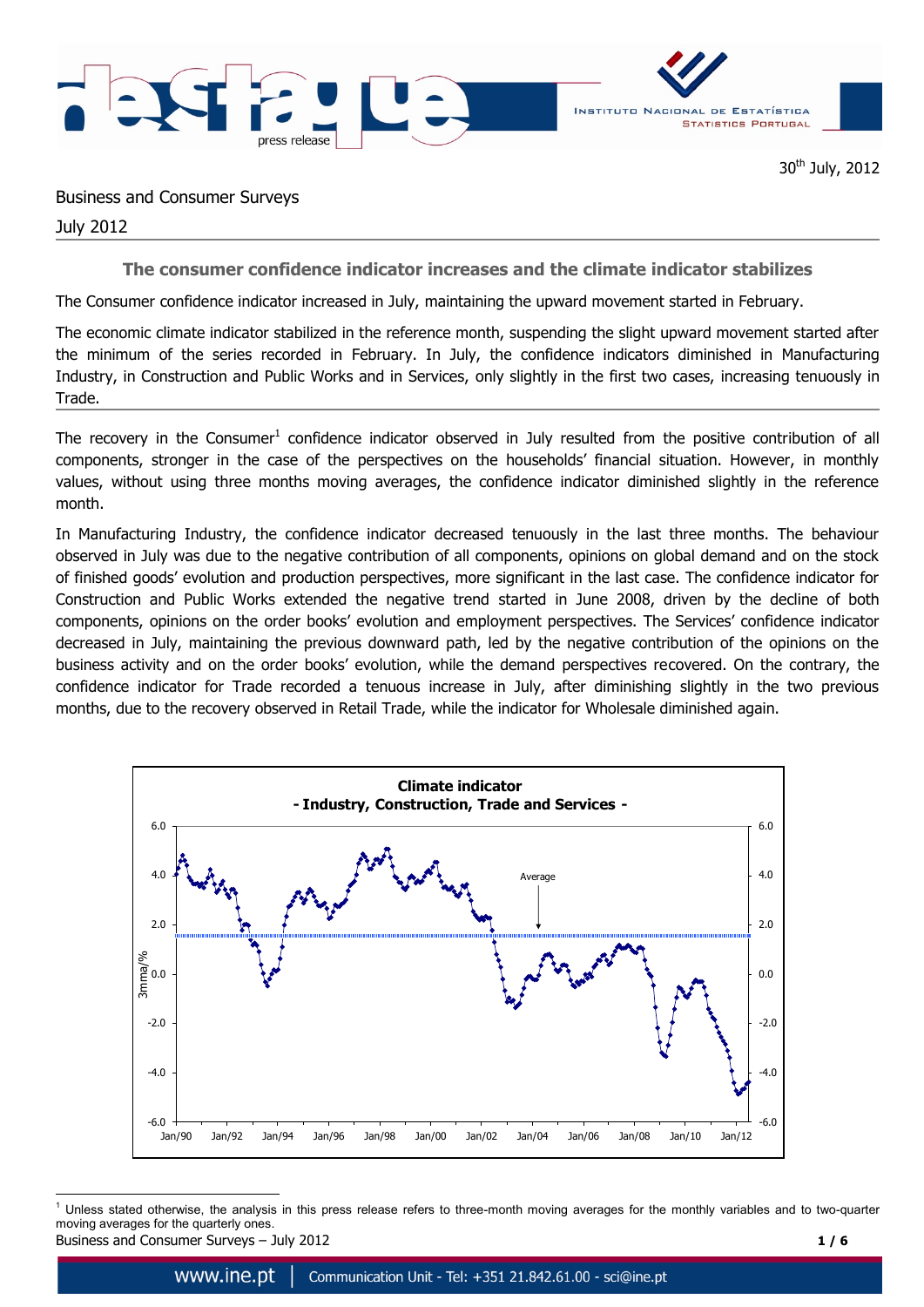



#### Economic climate indicator, Confidence indicators and their underlying series (n.s.a. or s.a.; 3mma; balances; wide range)

|     |                                                                           | First         | Average   Standard |                        |         | <b>Minimum</b> |        | <b>Maximum</b> | 2011           |         |         | 2012    |               |         |               |         |         |         |                     |                       |               |
|-----|---------------------------------------------------------------------------|---------------|--------------------|------------------------|---------|----------------|--------|----------------|----------------|---------|---------|---------|---------------|---------|---------------|---------|---------|---------|---------------------|-----------------------|---------------|
|     |                                                                           | Period        |                    | Value* Deviation Value |         | Date           | Value  | Date           | Jul            | Aug     | Sep     | Oct     | <b>Nov</b>    | Dec -   | Jan           | Feb     | Mar     | Apr     | May                 | Jun.                  |               |
|     |                                                                           |               |                    |                        |         |                |        |                |                |         |         |         |               |         |               |         |         |         |                     |                       |               |
|     | 1 Manufacturing Industry - confidence indicator $(2+3-4)/3$ (a) (c)       | <b>Jan-87</b> | $-4.6$             | 9.4                    | $-32.3$ | Feb-09         |        | 15.8 Apr-87    | $-13.8 - 15.0$ |         | $-17.1$ |         | $-20.2 -21.5$ | $-21.6$ | $-22.0 -21.6$ |         |         |         | $-20.2 -19.6 -19.8$ | $-19.9$               | --20.3        |
|     | Demand/Order books (a) (c)                                                | Jan-87        | $-18.1$            | 16.4                   | $-67.1$ | Apr-09         | 9.5    | <b>Jun-87</b>  | $-31.8$        | $-34.4$ | $-37.1$ | $-46.0$ | $-47.6$       |         | $-48.5$       | $-48.0$ |         | $-48.0$ | $-49.0$             | -48.9                 | $-49.2$       |
|     | Production expectations over the next 3 months (a) (c)                    | Jan-87        | -6.7               | 10.1                   | $-27.9$ | Feb-09         | 29.5   | Mar-87         | $-6.1$         | $-7.9$  | $-11.7$ | $-12.2$ | $-13.3$       | $-11.8$ | $-13.6$       | $-14.0$ | $-12.7$ | $-10.8$ | $-10.7$             | $-10.3$               | $-10.9$       |
|     | Stocks of finished goods (a)                                              | Jan-87        | 2.6                | 5.1                    | $-10.2$ | Sep-87         | 20.5   | Jul-93         | 3.5            | 2.8     | 2.4     | 2.6     | 3.5           | 4.8     | 3.8           | 2.9     | $-0.1$  | $-0.1$  | $-0.4$              | 0.4                   | -0.7          |
|     | 5 Services - confidence indicator (6+7+8)/3 (a) (c)                       | Apr-01        | $-6.2$             | 10.4                   | $-31.1$ | Jul-12         | 19.0   | Apr-01         | $-16.8 - 19.2$ |         | $-22.5$ | $-23.8$ | $-26.4$       | $-28.1$ | $-29.5$       | $-29.2$ | $-29.6$ | $-29.9$ | $-29.5$             | $-30.3$               | $-31.1$       |
|     | Assessment of the business situation over the past 3 months** (a) (c)     | Apr-01        | $-10.4$            | 11.6                   | $-38.2$ | $Jul-12$       | 21.8   | $Jun-01$       | $-20.5$        | $-22.2$ | $-25.7$ | $-27.2$ | $-29.7$       | $-31.4$ | $-32.9$       | $-33.3$ | $-34.4$ | $-34.7$ | $-35.2$             | $-36.3$               | $-38.2$       |
|     | Demand perspectives over the next 3 months (a) (c)                        | Apr-01        | 0.2                | 9.5                    | $-23.3$ | Apr-12         | 16.5   | $Mar-02$       | $-11.6$        | $-13.3$ | $-16.1$ | $-16.9$ | $-20.2$       | $-21.9$ | $-22.1$       | $-21.1$ | $-21.1$ | $-23.3$ | $-21.3$             | -21<br>$\overline{A}$ | $-20.7$       |
|     | Demand/Order books over the past 3 months (a) (c)                         | Apr-01        | $-8.4$             | 12.1                   | $-34.2$ | Jul-12         | 20.5   | Apr-01         | $-18.3$        | $-22.1$ | $-25.7$ | $-27.4$ | $-29.4$       | $-30.9$ | $-33.4$       | $-33.2$ | $-33.3$ | $-31.7$ | $-32.0$             |                       | $-33.2 -34.2$ |
|     | 9 Trade - confidence indicator (12+15-18)/3 (a) (c)                       | <b>Jan-89</b> | $-1.7$             | 8.2                    | $-22.4$ | $Dec-11$       | 11.0   | <b>Jun-98</b>  | $-17.8$        | $-18.3$ | $-19.2$ | $-19.7$ | $-21.3$       | $-22.4$ | $-22.3$       | $-21.2$ | $-19.9$ | $-19.3$ | $-19.8$             | $-19.9$               | $-19.8$       |
| 10  | <b>-Wholesale</b> $(a)$ $(c)$                                             | <b>Jan-89</b> | $-1.1$             | 7.7                    | $-20.4$ | $Jan-12$       | 11.3   | <b>Jun-98</b>  | $-16.3$        | $-16.0$ | $-15.7$ | $-15.7$ | $-17.9$       | $-20.0$ | $-20.4$       | $-18.6$ | $-17.3$ | $-15.5$ | $-17.3$             | -18.                  | $-18.3$       |
| -11 | <b>-Retail trade</b> $(a)(c)$                                             | Jan-89        | $-2.0$             | 9,4                    | $-26.5$ | <b>Apr-09</b>  |        | 12.2 Jan-99    | $-19.5$        | -20.5   |         | $-23.4$ | $-24.7$       | $-24.9$ | $-24.6$       | $-24.1$ | -23.0   | -23.1   | -22.5               |                       | $-21.5$       |
| 12  | Sales over the past $3$ months (a) (c)                                    | Jan-89        | $-7.2$             | 14.5                   | $-46.0$ | $Jan-12$       | 14.1   | <b>Jun-98</b>  | $-35.1$        |         | -38.6   |         |               | -45.0   | -46.          |         |         |         |                     |                       | $-43.0$       |
| 13  | - Wholesale (a) (c)                                                       | Jan-89        | $-8.0$             | 13.9                   | $-43.0$ | $Jan-12$       | 14.2   | Apr-89         | $-34.5$        |         | $-33.8$ | $-34.7$ | $-39.6$       | $-42.0$ | $-43.0$       | $-40.2$ |         |         | -35.7               | -4                    | $-36.9$       |
| 14  | - Retail trade (a) (c)                                                    | Jan-89        | $-6.5$             | 15.7                   | $-51.8$ | Feb-12         | 19.3   | Apr-99         | $-36.3$        | $-39.6$ | $-42.8$ |         |               | -48.3   | -50.1         | $-51.8$ | $-50.2$ |         |                     | 8                     | $-49.7$       |
| 15  | Expected business situation over the next 3 months *** (a) (c)            | Jan-89        | 11.2               | 14.9                   | $-27.5$ | Apr-12         | 31.4   | $Dec-89$       | $-20.5$        | $-20.9$ | $-22.5$ | $-24.$  | -26.4         |         |               | $-25.7$ | -26.6   |         |                     |                       | $-23.4$       |
| 16  | - Wholesale (a) (c)                                                       | Jan-89        | 12.1               | 13.1                   | $-22.6$ | $May-12$       | 34.6   | Dec-89         | $-15.4$        | $-16.1$ | -16.0   |         | $-21.4$       | $-22.5$ | $-20.6$       | $-20.7$ | $-22.5$ |         | $-22.6$             |                       | $-19.8$       |
| 17  | - Retail trade (a) (c)                                                    | Jan-89        | 11.0               | 17.9                   | $-32.8$ | Apr-12         | 36.7   | Sep-94         | $-25.7$        | $-25.6$ | $-28.5$ | $-29.8$ | $-31.8$       | $-30.6$ | $-29.8$       | $-31.0$ | $-31.5$ | $-32.8$ | $-31.8$             | $-30.2$               | $-27.3$       |
| 18  | Volume of stocks (a)                                                      | Jan-89        | 9.0                | 6.9                    | $-10.9$ | Apr-12         | 25.9   | Aug-90         | $-2.3$         | $-2.9$  | $-3.4$  | $-5.8$  | $-5.5$        | $-4.2$  | $-4.3$        | $-7.8$  | $-10.2$ | $-10.9$ | $-8.8$              | -8.                   | $-6.9$        |
| 19  | - Wholesale (a)                                                           | Jan-89        | 7.6                | 6.6                    | $-9.5$  | Apr-12         | 26.1   | <b>Aug-90</b>  | $-1.0$         | $-2.2$  | $-2.7$  | $-7.1$  | $-7.2$        | $-4.3$  | $-2.5$        | $-5.2$  | $-7.7$  | $-9.5$  | $-6.3$              | $-5.2$                | $-1.7$        |
| 20  | - Retail trade (a)                                                        | Jan-89        | 10.6               | 8.0                    | $-12.7$ | Mar-12         | 25.9   | <b>Jun-90</b>  | $-3.6$         | $-3.6$  | $-4.0$  | $-4.4$  | $-3.8$        | $-4.1$  | $-6.3$        | $-10.4$ | $-12.7$ | $-12.3$ | $-11.3$             | $-12.3$               | $-12.3$       |
|     | 21 Construction and Public Works - confidence indicator (22+23)/2 (a) (c) | <b>Apr-97</b> | $-26.8$            | 20.5                   | $-71.8$ | <b>Jul-12</b>  |        | 16.1 Nov-97    | $-55.6$        | $-57.3$ | $-59.3$ | $-61.9$ | $-64.2$       | $-65.3$ | $-66.6$       | $-67.5$ | $-68.8$ | $-69.7$ | $-70.9$             | $-71.5$               | $-71.8$       |
| 22  | Current order books (a)                                                   | Apr-97        | $-41.5$            | 22.6                   | $-84.7$ | $Jul-12$       | 9.7    | <b>Nov-97</b>  | $-68.1$        | $-69.1$ | $-70.7$ | $-74.0$ | $-76.5$       | $-78.2$ | $-78.6$       | $-79.4$ | $-80.8$ | $-82.5$ | $-83.8$             | $-84.4$               | $-84.7$       |
| 23  | Employment perspectives over the next 3 months (a) (c)                    | Apr-97        | $-12.0$            | 19.2                   | $-58.9$ | $Jul-12$       | 23.7   | Aug-97         | $-43.1$        | $-45.6$ | $-48.0$ | $-49.8$ | $-51.9$       | $-52.3$ | $-54.7$       | $-55.6$ | $-56.8$ | $-57.0$ | $-58.1$             | $-58.6$               | $-58.9$       |
|     | 24 Consumers - confidence indicator (25+26-27+28)/4 (b)                   | <b>Sep-97</b> | $-28.5$            | 14.0                   | $-57.1$ | $Jan-12$       |        | $-5.5$ Nov-97  | $-49.1$        | $-49.1$ | $-50.8$ | $-53.0$ | $-56.0$       | $-56.8$ | $-57.1$       | $-55.8$ | $-54.5$ | -53.3   | $-52.6$             | $-51.5$               | $-50.4$       |
| 25  | Financial situation of the households over the next 12 months (b)         | Sep-97        | $-11.5$            | 10.6                   | $-39.7$ | $Jan-12$       | 4.5    | Apr-99         | $-30.8$        | $-30.2$ | $-31.4$ | $-32.5$ | $-35.3$       | $-38.2$ | $-39.7$       | $-38.4$ | $-35.3$ | $-33.6$ | $-33.0$             | $-31$<br>.5           | $-29.6$       |
| 26  | General economic situation in the country over the next 12 months (b)     | Sep-97        | $-30.3$            | 17.4                   | $-70.5$ | $Dec-11$       | $-0.9$ | Oct-97         | $-58.0$        | $-57.5$ | $-59.8$ | $-64.4$ | $-68.8$       | $-70.5$ | $-69.$        | $-66.8$ | $-63.2$ | $-60.6$ | $-58.9$             | -57<br>15.            | $-56.3$       |
| 27  | Unemployment over the next 12 months (b)                                  | Sep-97        | 43.0               | 19.1                   | 8.7     | Aug-00         | 79.8   | Mar-09         | 63.2           | 63.7    | 64.6    | 67.1    | 70.7          | 72.9    | 74.1          | 74.5    | 74.5    | 72.8    | 71.5                | 69.9                  | 69.0          |
| 28  | Savings over the next 12 months (b)                                       | Sep-97        | $-29.3$            | 11.6                   | $-49.1$ | Nov-11         | $-3.3$ | <b>Nov-97</b>  | $-44.5$        | $-45.1$ | $-47.6$ | $-47.9$ | $-49.1$       | $-45.7$ | $-45.1$       | $-43.6$ | $-45.1$ | $-46.3$ | $-47.0$             | $-47.3$               | $-46.6$       |
|     | 29 Economic climate indicator ****                                        | <b>Jan-89</b> | 1.6                | 2.4                    | $-4.9$  | $Feb-12$       |        | 5.3 Apr-89     | $-2.7$         | $-2.8$  | $-3.1$  | $-3.4$  | $-3.9$        | $-4.4$  | $-4.7$        | $-4.9$  | $-4.8$  | $-4.7$  | $-4.6$              | $-4.4$                | $-4.4$        |

\* Series average since its beginning till the current observation.

\*\* In May 2003 a break in the series occurred, until that moment the reference period was the month under review and afterwards it refers to the past 3 months.

\*\*\* In May 2003 a break in the series occurred, until that moment the question refered to the next 6 months.

\*\*\*\* From September 2004 onwards Services sector was included, besides industry, trade and construction.

(a) Data after April 2009 is computed using a new sample. Back data was rebased.

(b) Data after April 2008 is computed using a new sample. Back data was rebased.

(c) Seasonal adjusted series.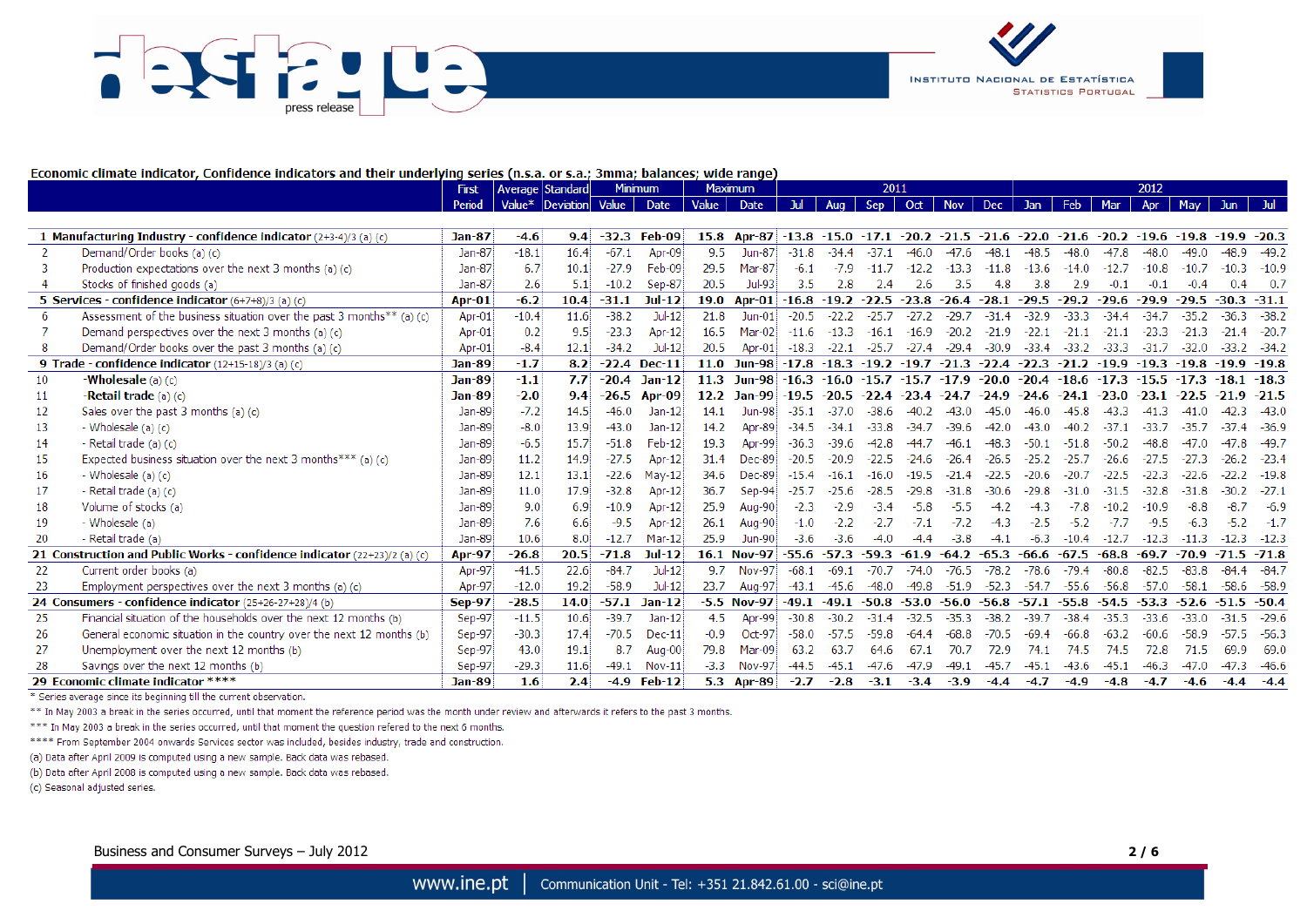# U DA press release



Confidence indicators and their underlying series (n.s.a. or s.a.; balances; wide range)

|               |                                                                           | First         | Average Standard       |      |         | <b>Minimum</b> |        | <b>Maximum</b> |                | 2011    |                     |         |            | 2012      |         |         |         |         |         |                |         |
|---------------|---------------------------------------------------------------------------|---------------|------------------------|------|---------|----------------|--------|----------------|----------------|---------|---------------------|---------|------------|-----------|---------|---------|---------|---------|---------|----------------|---------|
|               |                                                                           | Period        | Value* Deviation Value |      |         | Date           | Value  | Date           |                | Aug     | Sep                 | Oct     | <b>Nov</b> | Dec       | Jan     | Feb     | Mar     | Apr     | May     | <b>Jun</b>     |         |
|               |                                                                           |               |                        |      |         |                |        |                |                |         |                     |         |            |           |         |         |         |         |         |                |         |
|               | 1 Manufacturing Industry - confidence indicator (2+3-4)/3 (a) (c)         | <b>Jan-87</b> | $-4.8$                 | 9.5  | $-34.1$ | Apr-09         |        | 16.5 Mar-87    | $-10.0 -18.3$  |         | $-23.1 -19.4 -21.9$ |         |            | $-23.4$   | $-20.6$ | $-20.9$ | $-18.9$ | $-18.9$ | -21.5   | $-19.3 - 20.0$ |         |
| $\mathcal{P}$ | Demand/Order books (a) (c)                                                | Jan-87        | $-18.3$                | 16.8 | $-69.9$ | Apr-09         | 13.0   | Mar-98         | $-20.2$        | $-446$  | $-46.7$             | $-46.8$ | $-49.2$    | $-48.2$   | $-48.1$ | $-477$  | $-47.7$ | $-48.6$ | $-50.6$ | $-47.6$        | $-49.5$ |
|               | Production expectations over the next 3 months (a) (c)                    | Jan-87        | 6.6                    | 10.4 | $-28.9$ | Feb-09         | 30.8   | Feb-87         | $-7.8$         | $-8.1$  | $-19.4$             | $-9.0$  | $-11.4$    | $-15.1$   | $-14.2$ | $-12.6$ | $-11.4$ | $-8.3$  | $-12.4$ | $-10.0$        | $-10.2$ |
|               | Stocks of finished goods (a)                                              | Jan-87        | 2.6                    | 5.7  | $-18.0$ | Jan-08         | 22.2   | Jun-93         | 1.9            |         |                     | 2.4     | 5.1        | 6.9       | $-0.5$  | 2.4     | $-2.3$  | $-0.4$  |         | 0.2            | 0.5     |
|               | 5 Services - confidence indicator $(6+7+8)/3$ (a) (c)                     | Apr-01        | $-6.6$                 | 10.9 | $-32.8$ | $Jun-12$       | 20.0   | $J$ un-01      | $-20.6$        | $-22.6$ | $-24.3$             | $-24.6$ | $-30.5$    | $-29.1$   | $-28.8$ | $-29.6$ | $-30.5$ | $-29.7$ | $-28.4$ | $-32.8$        | -32.0   |
| 6             | Assessment of the business situation over the past 3 months $**$ (a) (c)  | Apr-01        | $-10.8$                | 12.0 | $-40.3$ | $Jul-12$       | 25.6   | $Jun-01$       | $-24.7$        | $-25.4$ | $-26.9$             | $-29.3$ | $-33.1$    | $-31.9$   | $-33.8$ | $-34.2$ | $-35.3$ | $-34.7$ | $-35.6$ | $-38.7$        | $-40.3$ |
|               | Demand perspectives over the next 3 months (a) (c)                        | Apr-01        | $-0.1$                 | 10.8 | $-25.1$ | Nov-11         | 24.2   | $Jan-02$       | $-14.1$        | $-15.2$ | $-19.0$             | $-16.4$ | $-25.1$    | $-24.1$   |         | $-22.1$ | $-24.2$ | $-23.7$ | $-16.0$ | .4             | $-21.8$ |
|               | Demand/Order books over the past 3 months (a) (c)                         | Apr-01        | $-8.8$                 | 12.8 | $-37.7$ | Feb-09         | 20.5   | Apr-01         | $-22.9$        | $-27.2$ | $-27.0$             | $-28.0$ | $-33.2$    | $-31.5$   | $-35.6$ | $-32.4$ | $-31.9$ | $-30.7$ | $-33.5$ | $-35.4$        | $-33.8$ |
|               | 9 Trade - confidence indicator (12+15-18)/3 (a) (c)                       | <b>Jan-89</b> | -1.7                   | 8.5  |         | $-22.9$ Nov-11 | 11.9   | Jun-98         | $-20.1 - 18.1$ |         | $-19.5$             | $-21.4$ | $-22.9$    | $-22.9$   | $-21.0$ | $-19.8$ | $-19.0$ | $-19.2$ | $-21.4$ | $-19.3$        | $-18.9$ |
| 10            | -Wholesale (a) (c)                                                        | <b>Jan-89</b> | $-1.2$                 | 8.0  |         | $-21.9$ May-12 | 12.8   | $Oct-94$       | -19.2          | -15.1   | $-12.7$             | $-19.2$ | $-21.9$    | $-19.0$   | $-20.2$ | $-16.4$ | $-15.3$ | $-14.8$ | $-21.9$ | .6             | $-15.4$ |
| 11            | <b>-Retail trade</b> $(a)$ $(c)$                                          | Jan-89        | $-2.1$                 | 9.7  | $-28.7$ | Dec-08         | 13.5   | <b>Jul-98</b>  | -21.1          | $-20.6$ | $-25.5$             | $-24.0$ | $-24.6$    | $-26.1$   | $-22.9$ | -23.4   | $-22.7$ | -23.3   | $-21.5$ |                | $-22.1$ |
| 12            | Sales over the past 3 months (a) (c)                                      | Jan-89        | $-7.4$                 | 15.0 | $-46.7$ | Apr-09         | 18.6   | Feb-89         | $-38.5$        |         | $-39.6$             | -43.2   |            |           | -46.1   |         | -38.3   |         |         |                | $-42.2$ |
| 13            | - Wholesale $(a)$ $(c)$                                                   | Jan-89        | $-8.1$                 | 14.5 | $-47.4$ | Nov-11         | 20.4   | Feb-89         | $-37.0$        | $-32.5$ | $-31.9$             | $-39.6$ |            | -38.9     | $-42.8$ | $-38.8$ | $-29.7$ | $-32.4$ | -44 9   |                | $-31.0$ |
| 14            | - Retail trade (a) (c)                                                    | Jan-89        | $-6.7$                 | 16.5 | $-56.0$ | Apr-09         | 21.9   | Apr-99         | $-40.4$        |         | -45.5               |         |            | -51<br>.9 |         | $-51.8$ |         | $-47.5$ |         |                | $-53.3$ |
| 15            | Expected business situation over the next 3 months *** (a) (c)            | Jan-89        | 11.0                   | 15.2 | $-29.2$ | $Oct-11$       | 38.0   | Oct-89         | $-22.8$        |         | -24.1               | $-29.2$ | $-25.9$    | -24.4     | $-25.2$ | $-27.5$ | $-27.0$ | -27.9   | $-26.9$ |                | $-19.6$ |
| 16            | - Wholesale $(a)$ $(c)$                                                   | Jan-89        | 12.0                   | 13.6 | $-28.4$ | $Oct-11$       | 47.0   | Oct-89         | $-17.9$        | $-16.5$ | $-13.5$             | $-28.4$ | $-22.4$    | $-16.6$   | $-22.8$ | $-22.8$ | $-22.1$ | $-22.2$ | $-23.7$ | -20 7          | $-15.7$ |
| 17            | - Retail trade (a) (c)                                                    | Jan-89        | 10.8                   | 18.3 | $-34.2$ | $Sep-11$       | 39.3   | Jul-94         | $-27.4$        | $-23.8$ | $-34.2$             | $-31.4$ | $-29.8$    | $-30.6$   | $-29.$  | $-33.4$ | -32.0   | $-33.1$ | $-30.3$ |                | $-23.8$ |
| 18            | Volume of stocks (a)                                                      | Jan-89        | 8.9                    | 7.2  | $-13.7$ | Feb-12         | 26.2   | $Jul-90$       | $-0.9$         | $-4.0$  | $-5.2$              |         | $-3.3$     | -1.3      |         | $-13.7$ | $-8.4$  | $-10.5$ |         |                | $-5.2$  |
| 19            | - Wholesale (a)                                                           | Jan-89        | 7.5                    | 7.1  | $-12.4$ | Feb-12         | 27.8   | Jul-90         | 2.6            | $-3.6$  | $-7.2$              | $-10.4$ | -4.1       | 1.5       | $-4.8$  | $-12.4$ | $-5.9$  | $-10.3$ | $-2.8$  | $-2.5$         | 0.2     |
| 20            | - Retail trade (a)                                                        | Jan-89        | 10.5                   | 8.6  | $-15.1$ | Feb-12         | 32.5   | Jul-89         | $-4.5$         | $-4.4$  | $-3.1$              | $-5.7$  | $-2.6$     | $-4.2$    | $-12.1$ | $-15.1$ | $-11.0$ | $-10.8$ | $-12.1$ | $-13.9$        | $-10.7$ |
|               | 21 Construction and Public Works - confidence indicator (22+23)/2 (a) (c) | <b>Apr-97</b> | $-27.2$                | 20.8 | $-72.7$ | <b>Mav-12</b>  | 18.0   | <b>Sep-97</b>  | $-55.9$        | $-59.8$ | $-62.3$             | $-63.6$ | $-66.6$    | $-65.5$   | $-67.8$ | $-69.1$ | $-69.5$ | $-70.7$ | $-72.7$ | $-71.2 -71.6$  |         |
| 22            | Current order books (a)                                                   | Apr-97        | $-41.9$                | 22.8 | $-85.1$ | Mav-12         | 12.4   | Sep-97         | $-67.3$        |         | $-73.4$             | $-77.5$ | $-78.6$    | $-78.4$   | $-78.6$ | $-81.2$ | $-82.5$ | $-83.9$ | $-85.1$ | $-84.3$        | $-84.5$ |
| 23            | Employment perspectives over the next 3 months (a) (c)                    | Apr-97        | $-12.4$                | 19.6 | $-60.2$ | $Mav-12$       | 27.8   | Jun-97         | $-44.4$        | $-48.3$ | $-51.3$             | $-49.8$ | $-54.5$    | $-52.7$   | $-57.0$ | $-57.0$ | $-56.4$ | $-57.6$ | $-60.2$ | $-58.0$        | $-58.6$ |
|               | 24 Consumers - confidence indicator (25+26-27+28)/4 (b)                   | $Sep-97$      | $-28.7$                | 14.1 |         | $-58.1$ Nov-11 |        | $-4.5$ Oct-97  | $-49.4$        | $-49.1$ | $-53.9$             | $-55.8$ | $-58.1$    | $-56.5$   | $-56.6$ | $-54.3$ | $-52.6$ | $-53.1$ | $-52.2$ | $-49.4$        | -49.6   |
| 25            | Financial situation of the households over the next 12 months (b)         | Sep-97        | $-11.7$                | 10.8 | $-41.7$ | $Dec-11$       | 5.4    | Feb-99         | $-31.4$        | $-29.8$ | $-32.9$             | $-34.7$ | $-38.3$    | $-41.7$   | $-39.1$ | $-34.3$ | $-32.4$ | $-34.3$ | $-32.4$ | $-27.8$        | $-28.7$ |
| 26            | General economic situation in the country over the next 12 months (b)     | Sep-97        | $-30.5$                | 17.8 | $-71.5$ | Nov-11         | 0.3    | $Oct-97$       | $-56.7$        | $-58.4$ | $-64.3$             | $-70.5$ | $-71.5$    | $-69.4$   | $-67.4$ | $-63.6$ | $-58.6$ | $-59.7$ | $-58.6$ | $-54.3$        | $-56.0$ |
| 27            | Unemployment over the next 12 months (b)                                  | Sep-97        | 43.2                   | 19.4 | 8.2     | $Jul-00$       | 85.6   | Feb-09         | 63.7           | 63.4    | 66.7                | 71.4    | 74.0       | 73.2      | 75.0    | 75.3    | 73.2    | 70.1    | 71.4    | 68.1           | -67.5   |
| 28            | Savings over the next 12 months (b)                                       | Sep-97        | $-29.5$                | 11.7 | $-52.0$ | $Sep-11$       | $-2.0$ | $Oct-97$       | $-45.8$        | $-45.1$ | $-52.0$             | $-46.6$ | $-48.9$    | $-41.6$   | $-44.8$ | $-44.3$ | $-46.2$ | $-48.4$ | $-46.4$ | -47.3          | $-46.2$ |

\* Series average since its beginning till the current observation.

\*\* In May 2003 a break in the series occurred, until that moment the reference period was the month under review and afterwards it refers to the past 3 months.

\*\*\* In May 2003 a break in the series occurred, until that moment the question refered to the next 6 months.

(a) Data after April 2009 is computed using a new sample. Back data was rebased.

(b) Data after April 2008 is computed using a new sample. Back data was rebased.

(c) Seasonal adjusted series.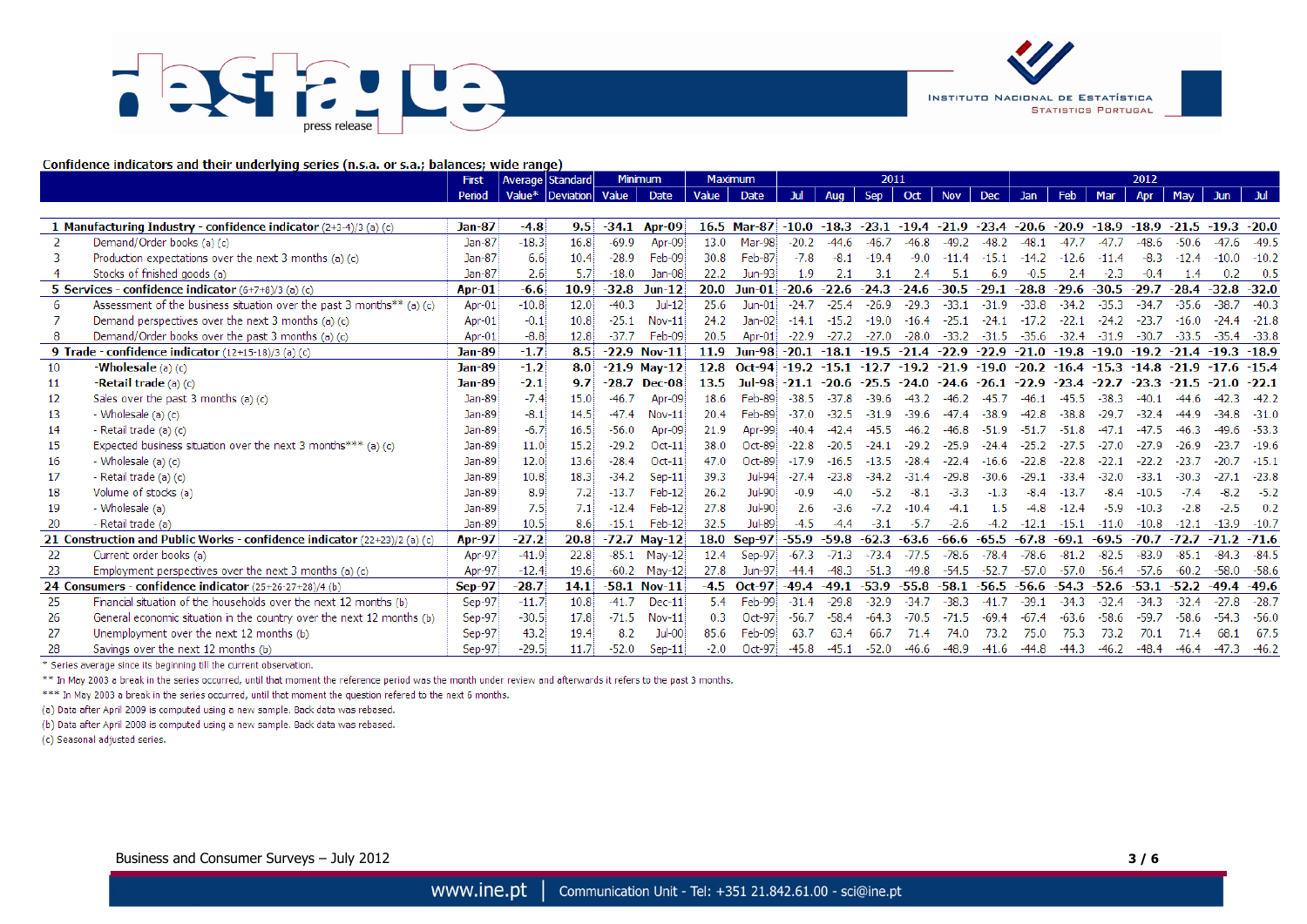



## **NOTES**

**The text and graphics of this press release are based on three terms moving averages, for the monthly variables, and two terms, for the quarterly variables, and on original values, except the cases of the seasonally adjusted series. The seasonal adjustment uses the X12-Arima method (combination of moving averages process and auto-regressive integrated moving average models) developed in the Demetra software provided by Eurostat. This application relies on the use of probabilistic models to correct seasonal effects from the original series. Periodically, the inclusion of additional data determines the need to estimate new probabilistic models, which can lead to revisions to the previously published series. The use of moving averages smoothes out the series by removing the irregular movements, allowing the detection of the short-term trends. Since the average is not centred (the information is used to analyse the evolution of the last month) there is a small lag compared with the trend that is supposed to detect.**

**In order to compare the difference between original and moving average series, the graphical representation of the confidence indicators presents both types of series.**

### **ECONOMIC CLIMATE INDICATOR**

Variable estimated using the balances of the following questions:

- Qualitative Manufacturing Industry survey
	- $\triangleright$  How has your production developed over the past 3 months? It has... 1. + increased; 2. = remained unchanged; 3. decreased.
	- $\triangleright$  Do you consider your current overall order books to be...? 1. + more than sufficient (above normal); 2. = sufficient (normal for the season):  $3. -$  not sufficient (below normal).
	- $\triangleright$  Do you consider your current export order books to be...? 1. + more than sufficient (above normal); 2. = sufficient (normal for the season);  $3. -$  not sufficient (below normal).
	- $\triangleright$  Do you consider your current stock of finished products to be...? 1. + too large (above normal); 2. = adequate (normal for the season);  $3. -$  too small (below normal).
	- $\triangleright$  How do you expect your production to develop over the next 3 months? It will... 1. + increase; 2. = remain unchanged; 3. - decrease.
- Qualitative Trade survey
	- $\triangleright$  How has (have) your business activity (sales) developed over the past 3 months? It has... (They have...) 1. + improved (increased);
		- 2. = remained unchanged; 3. deteriorated (decreased).
	- $\triangleright$  How do you expect your orders placed with suppliers to change over the next 3 months? They will... 1. + increase; 2. = remain unchanged; 3. - decrease.
	- $\triangleright$  Your business activity is currently...: 1. + more than sufficient; 2. = sufficient; 3. not sufficient.
	- $\triangleright$  How do you expect your business activity (sales) to change over the next 3 months? It (They) will... 1. + improve (increase); 2. = remain unchanged 3. − deteriorate (decrease).
- Qualitative Construction and Public Works survey
	- $\triangleright$  How has your building activity developed over the past 3 months? It has...; 1. + increased; 2. = remained unchanged; 3. decreased.
	- $\triangleright$  Do you consider your current overall order books to be...?: 1. + more than sufficient (above normal); 2. = sufficient (normal for the season);  $3. -$  not sufficient (below normal).
	- $\triangleright$  How do you expect your firm's total employment to change over the next 3 months? It will...; 1. + increase; 2. = remain unchanged; 3. - decrease.
- **Qualitative Services survey** 
	- $\triangleright$  How has your business situation developed over the past 3 months? It has... 1. + improved; 2. = remained unchanged; 3. - deteriorated.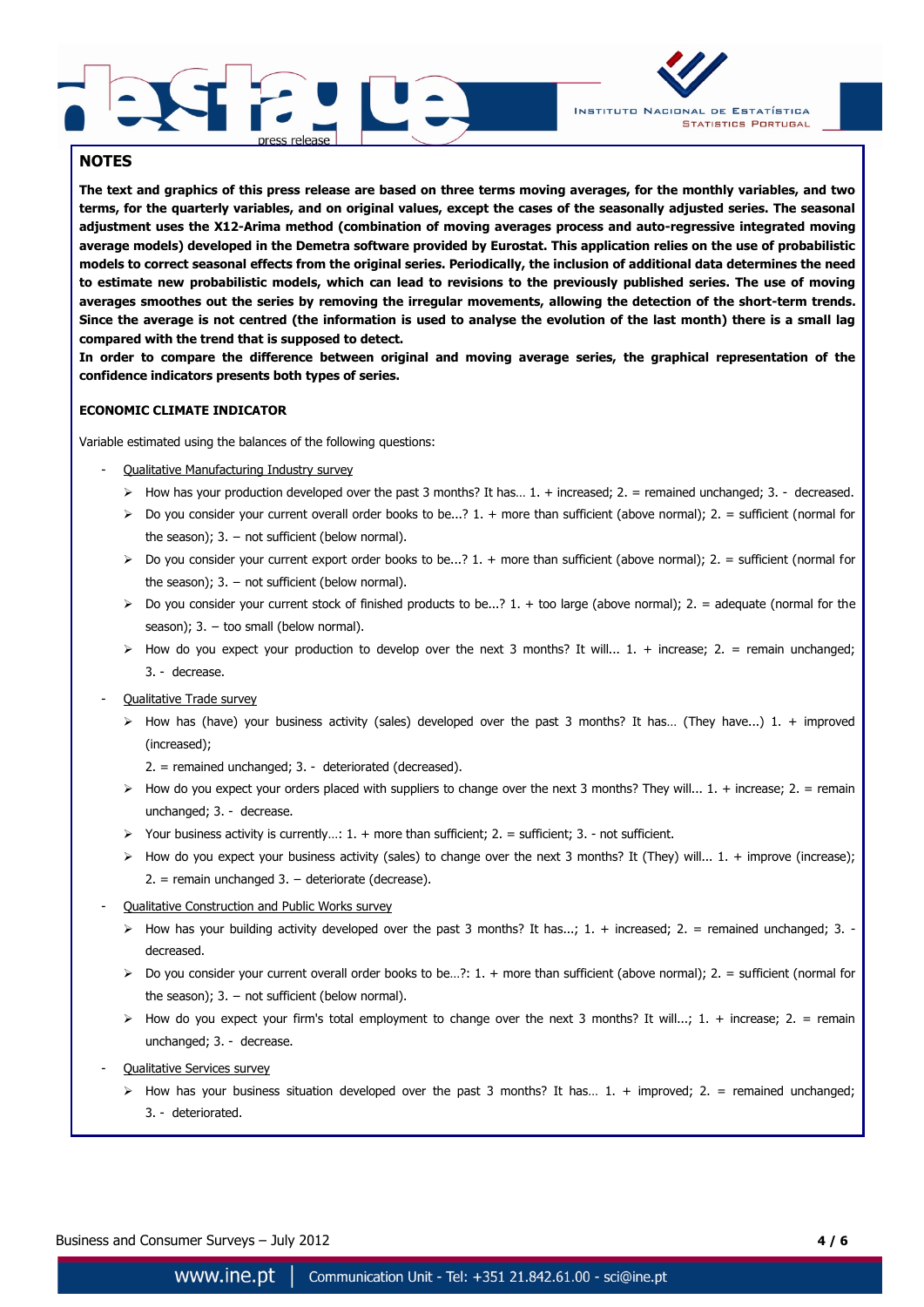



- $\triangleright$  How has demand (turnover) for your company's services changed over the past 3 months? It has... 1. + increased; 2. = remained unchanged; 3. - decreased.
- $\triangleright$  How do you expect the demand (turnover) for your company's services to change over the next 3 months? It will...1. + increase; 2. = remain unchanged; 3. − decrease.

#### **SECTORIAL CONFIDENCE INDICATORS**

The confidence indicators (CI) are the result of the arithmetic average of balance of the following questions:

- Manufacturing Industry confidence indicator
	- $\triangleright$  Do you consider your current overall order books to be...? 1. + more than sufficient (above normal): 2. = sufficient (normal for the season);  $3. -$  not sufficient (below normal).
	- $\triangleright$  How do you expect your production to develop over the next 3 months? It will... 1. + increase; 2. = remain unchanged; 3. - decrease.
	- $\triangleright$  [Inverted Sign] Do you consider your current stock of finished products to be...? 1. + too large (above normal); 2. = adequate (normal for the season);  $3. -$  too small (below normal).
- Trade confidence indicator
	- $\triangleright$  How has (have) your business activity (sales) developed over the past 3 months? It has... (They have...) 1. + improved (increased);
		- 2. = remained unchanged; 3. − deteriorated (decreased).
	- $\triangleright$  How do you expect your business activity (sales) to change over the next 3 months? It (They) will... 1. + improve (increase); 2. = remain unchanged 3. − deteriorate (decrease).
	- $\triangleright$  [Inverted Sign] Do you consider the volume of stock you currently hold to be...? 1. + too large (above normal); 2. = adequate (normal for the season);  $3. -$  too small (below normal).
- Construction and Public Works confidence indicator
	- $\triangleright$  Do you consider your current overall order books to be...?: 1. + more than sufficient (above normal); 2. = sufficient (normal for the season);  $3. -$  not sufficient (below normal).
	- $\triangleright$  How do you expect your firm's total employment to change over the next 3 months? It will...; 1. + increase; 2. = remain unchanged; 3. - decrease.
- Services confidence indicator
	- $\triangleright$  How has your business situation developed over the past 3 months? It has... 1. + improved; 2. = remained unchanged; 3. - deteriorated.
	- $\triangleright$  How has demand (turnover) for your company's services changed over the past 3 months? It has... 1. + increased; 2. = remained unchanged; 3. - decreased.
	- $\triangleright$  How do you expect the demand (turnover) for your company's services to change over the next 3 months? It will... 1. + increase;  $2. =$  remain unchanged;  $3. -$  decrease.

The surveys used in the calculation of the above mentioned confidence indicators registered the following weighted response rates:

| <b>Qualitative Surveys</b>                     | Sample $(1)$ | Weighted Response rate 2011 <sup>(2)</sup> | Weighted response rate July 2012 |  |  |  |  |
|------------------------------------------------|--------------|--------------------------------------------|----------------------------------|--|--|--|--|
| Manufacturing Industry                         | 1249         | 89.8%                                      | 89.4%                            |  |  |  |  |
| <b>Construction and Public Works</b>           | 882          | 82.1%                                      | 82.9%                            |  |  |  |  |
| Trade                                          | 1153         | 90.3%                                      | 90.7%                            |  |  |  |  |
| Services                                       | 1546         | 90.6%                                      | 90.1%                            |  |  |  |  |
| $^{(1)}$ December 2011<br>$(2)$ Annual average |              |                                            |                                  |  |  |  |  |

Annual average.